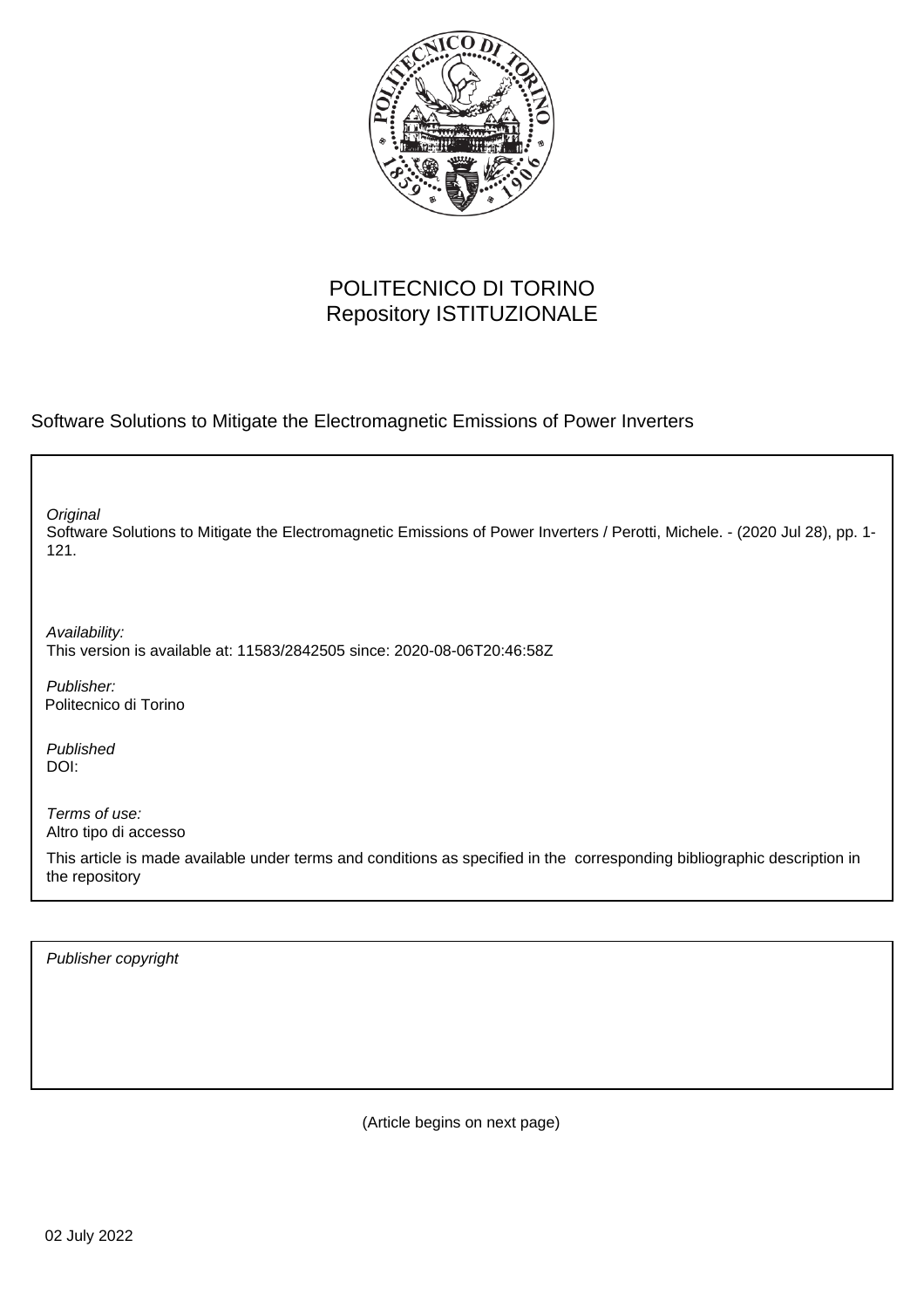## Software Solutions to Mitigate the Electromagnetic Emissions of Power Inverters

Candidate: Michele Perotti Supervisor: Prof. Franco Fiori

May 2020

Nowadays, the switching circuits have become the most used system to convert voltages and currents, in order to supply electrical devices or to drive electrical loads, such as motors. The design of such switching circuits, should take into account not only the power electronics issues, but also the Electromagnetic Compatibility (EMC) ones. Indeed, each electronic system, in order to be sold, should be able to withstand to electromagnetic (EM) disturbances (immunity) as well as to not generate electromagnetic interferences (EMI) over a standard defined limit (emission). The electromagnetic emission, in particular the conducted ones, i.e. the one that propagates in the power supply cables, are usually reduced using power line filters. Such filters are composed by a large inductor, the common mode choke, and some capacitors, in order to confine the generated disturbances at the board power supply input. Such a choke is usually bulky, expensive and heavy. For these reasons, in recent years, the research activity in EMC field has been oriented in developing new techniques to reduce the filter's dimensions or even to remove it. These techniques are mainly software based, such as Spread Spectrum Modulation (SSM) or waveform shaping. However, these approaches present some disadvantages: the first spreads the disturbance signal over a wider frequency band, without reducing its total energy; the latter could reduce the efficiency of the switching circuit, and it requires ad hoc gate drivers in order to be implemented.

This work aims to develop and propose a new conducted emission mitigation technique based on software, in order to reduce the power line filter size. Such a technique is applicable whenever a bipolar PWM is used, i.e. the switching circuit should present couples of output nodes switched oppositely. Every time the outputs